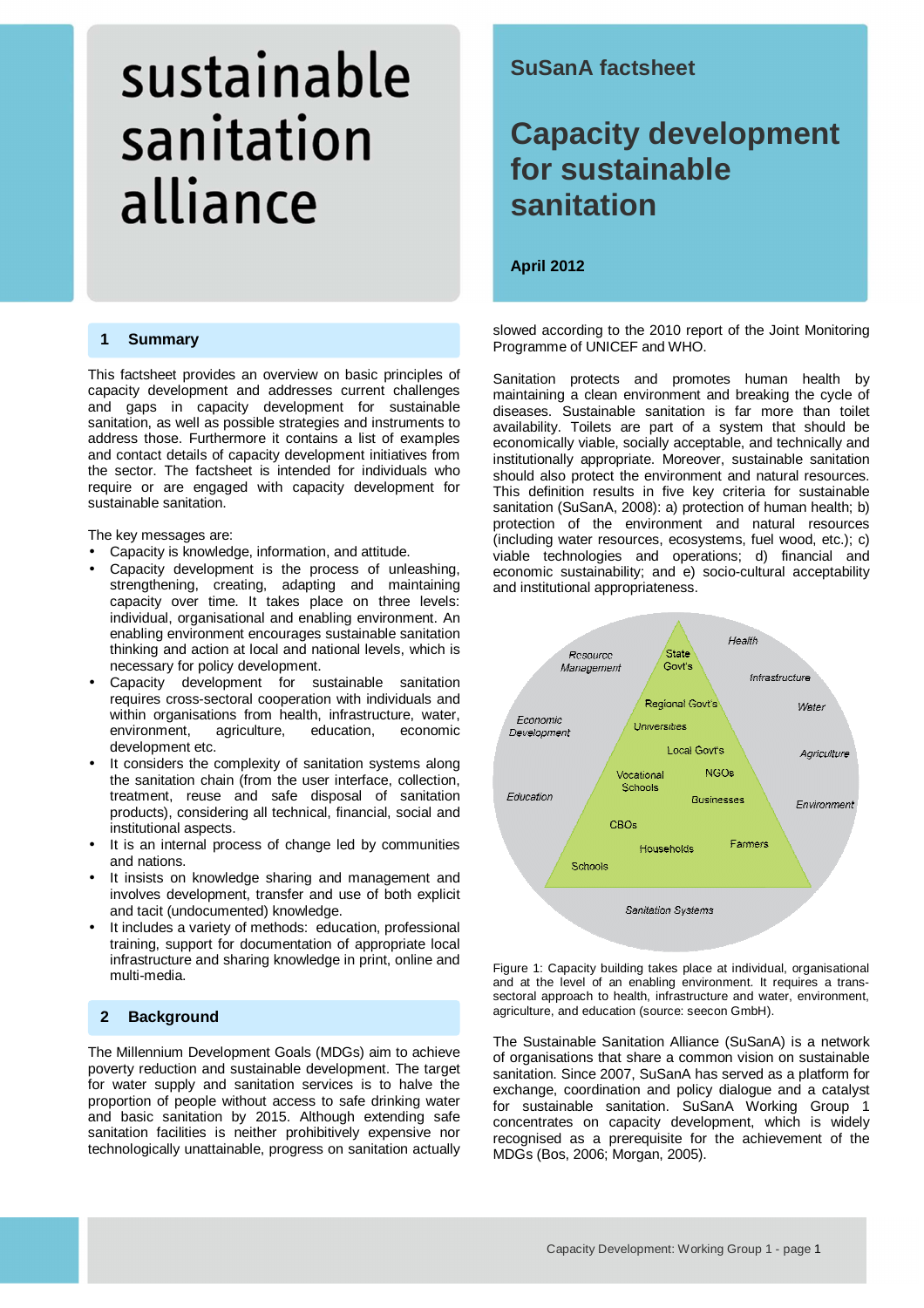In the field of sustainable sanitation, capacity development is particularly important due to system complexity and the various sectors and authority levels involved. Governments and decision makers need to be aware of the importance of sanitation and the benefits of sustainable sanitation in order to show leadership and allocate the resources necessary. Leadership involves coordinating different governmental and non-governmental institutions to create an enabling environment across sectors - health, infrastructure, water, environment, agriculture, and education. Institutions and organisations, local governments, planners and the private sector need technical and managerial capacities in order to implement sustainable sanitation within allocated resources. At the same time, the civil society needs to show a demand for sustainable sanitation to ensure that sanitation is put on the local political agenda and to activate the private sector to respond to this demand.

#### **3 What is capacity development?**

Although capacity building is promoted as central to development, people everywhere struggle to explain exactly what it is (Bos, 2006; Morgan, 2005). The past decade has witnessed a resurgence of interest in capacity development and with it the redefinition of the concept. Whilst the traditional view of capacity development was based on technical training and foreign expertise, today's approach captures the concept in its complexity and entirety.

For the SuSanA Working Group 1, capacity is the collective actions of groups of individuals, organisations and societies that possess as a whole a collection of specific abilities, which enable them to manage their affairs successfully (Bos, 2006; OECD, 2006).

In a more practical sense, capacities can also be described as knowledge, information, and attitudes (Bos, 2006). Capacity development is the process in which these groups unleash, strengthen, create, adapt and maintain their capacity over time (OECD, 2006). This implies that (Morgan, 2005):

- Individuals have personal abilities, attributes, or competencies that contribute to the performance of an organisation or a system;
- Organisations or broader entities have capabilities to do something (the building blocks of an organisation's overall capacity to perform);
- Organisations or entities try to connect these competencies and capabilities into a coherent combination or system that allows them to perform.

Inside the boundaries of an organisation or a network of organisations, capacity is shaped and influenced by the context: capacity development takes place in a broader, dynamic institutional and socio-economic context. Both planning and implementation of capacity building interventions need to take account of external influences on the context within which organisations operate. Capacity obviously depends not only on the individuals and the organisations in which people work but also on the broader environment of these organisations including the institutional framework and the structures of power and influence (OECD, 2006).



Figure 2: It is important to identify factors that enable capacity development (green outward arrows) and factors which block it (black inward arrows).

According to the above described spheres of capacity development, there are three levels on which to pursue capacity development objectives (OECD, 2006):

- 1) The individual level: people having abilities and competencies.
- 2) Organisational or institutional level: individuals make up organisations and institutions; the sharing of skills, knowledge, experience and values amongst the individuals will translate into the organisation's capacity, consisting of procedures, systems, policies and culture.
- 3) The enabling environment: incentives, policies and governance influence the behaviour of organisations or institutions and individuals.

These three levels of capacity development are equally important and interdependent. This implies that capacity development interventions at one level are likely to have an impact on other levels as well. Successful efforts to promote capacity development lead to:

- Increases in the knowledge and skills of individuals the "micro" perspective (Baser and Morgan 2008);
- Enhancement of the quality of the organisations in which they work (organisational procedures);
- Creation of an enabling environment (e.g. the incentives, policies and governance influencing the behaviour of the organisations – the "macro" perspective).

#### **4 Principles of capacity development in sustainable sanitation**

Without developed capacity there is limited exchange and transfer of knowledge; inefficient use of available resources; poor service delivery, second-rate performance; inadequate infrastructure, that is poorly adapted to the local context and insufficient maintenance.

There are five key requirements for capacity development for sustainable sanitation:

- A multi-disciplinary approach with attention to the various social, political and institutional, environmental, technical and financial dimensions.
- A trans-sectoral approach.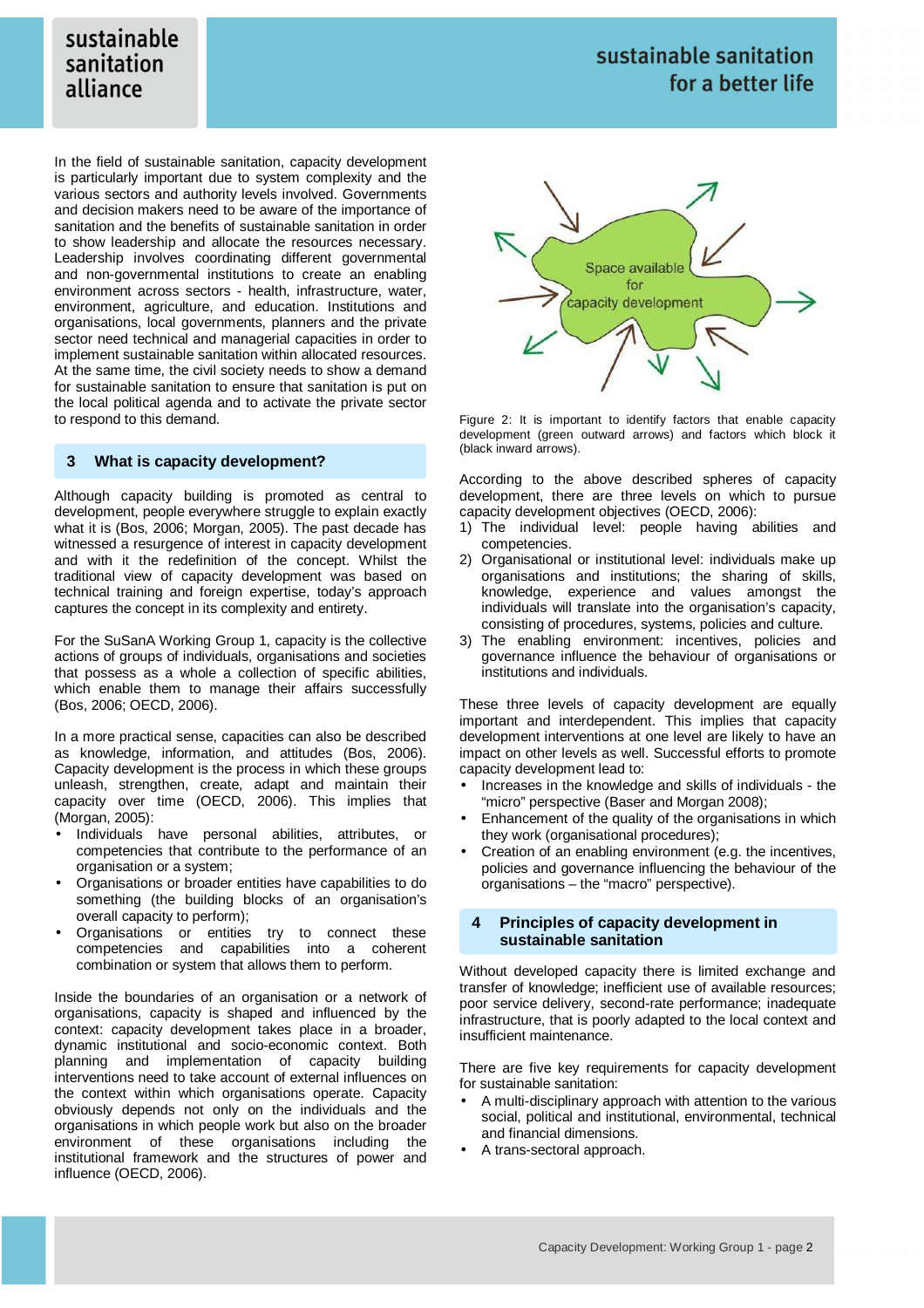- Attention along the entire sanitation chain  $-$  from the user interface, collection, treatment, reuse and safe disposal of sanitation products.
- Action at all three analytical levels: individual, organisational and enabling environment.
- Inclusion of local and national actors from civil society. the private sector and the government.

#### **a) Capacity development at individual and the institutional levels**

Local governments need capable sanitation engineers, health extension workers, policy makers, managers, and operators to plan and manage technical infrastructure and to adapt projects and programmes to the local context. A sound understanding of the whole sanitation system is crucial so that collaborating experts in health, infrastructure, resource management, agriculture and economic development can work effectively together.

Professionals form most of their ideas during their training. Education and training programmes in universities, technical schools and research institutes need to include sustainable sanitation in their curricula, develop appropriate materials, and serve as regional resource centres. Similarly NGOs, CBOs and local, regional and national governments can compile information on sustainable sanitation, share it with staff and organise workshops for professionals.

At the same time, understanding of local perceptions, needs and preferences facilitates efficient social marketing and demand creation. Information of end-users together with the practical training and access to financing opportunities for small businesses can activate the local private sector. User demand also helps integrate sustainable sanitation in local agendas.

#### **b) Creating an enabling environment**

Sanitation often lacks an "institutional home" because of its multi-disciplinary and trans-sectoral character. Governments commonly deal with different aspects of sanitation systems in several ministries; this hampers coordination, strategic planning and financing of capacity development.

Sustainable sanitation has to be integrated in key national policies, technical guidelines, sub-national guidelines and thematic strategies to stimulate good governance and political leadership. This will lead to ownership, participation and allocation of financial means. Thereby, the preparation of strategies and guidelines has to be part of an internal process of change (OECD, 2006). Furthermore, incentives for regional governments and private sector organisations can help to create an enabling environment. Information of the benefits of sustainable sanitation in the local language fosters the process of creating an enabling environment and supports the national government to do a good job. Thus busy government officials working with tight budgets can be provided with key arguments for sustainable sanitation. Local drivers for sustainable sanitation such as health or food security can be identified and included in the information.

#### **5 Strategies and Approaches**

Capacity building is neither an output nor project but a continuous process (Bos, 2006). It is important to develop strategies according to the specific level (individual, organisational, enabling environment) and the domain (knowledge and information, skills, and attitudes) of the capacity being built.

Organisations may have the following strategies and approaches:

- Assess gaps in capacity within a country and support planning, implementation and monitoring of performance for capacity development within the country.
- Consider a country-led approach and build on internal processes by identifying local drivers for sustainable sanitation (e.g. groundwater pollution, food security, etc).
- Adapt language and means of communication to the local context.
- Create strategic partnerships between different actors e.g. businesses, local governments and institutions that are actually implementing capacity development such as knowledge sharing and training.
- Focus on relationships between the enabling environment and other levels to align training and development of individual skills with organisational reforms and institutional changes.
- Increase awareness of sustainable sanitation through the media and special events, such as the World Toilet Day on 19 November each year.

#### **6 Instruments**

**Education**: Educational institutions need to acknowledge the importance of sustainable sanitation and incorporate this interdisciplinary topic into teaching curricula.

**Training**: Professional engineers, policy makers, managers and operators working in the field can be trained in special courses, workshops, seminars, and on the job training.

**Research and documentation**: It is important to document research, pilot projects and examples of scaling-up in the ongoing process of capacity development.

**Knowledge and information management and sharing:** The transfer and exchange of knowledge is a precondition of capacity development. Different users respond to different types of information and channels. New media on the internet make it possible to share and exchange knowledge much more easily. Academic books and journal articles require purchase but usually information is more carefully reviewed than that freely available online. Compiling and making relevant information accessible fosters capacity development. Universities and schools should be equipped with the skills to enable them to share and manage knowledge. Institutions that manage knowledge consistently are better poised to meet the ever-changing management and development challenges. Networks and learning alliances play a major role in improving knowledge sharing and management.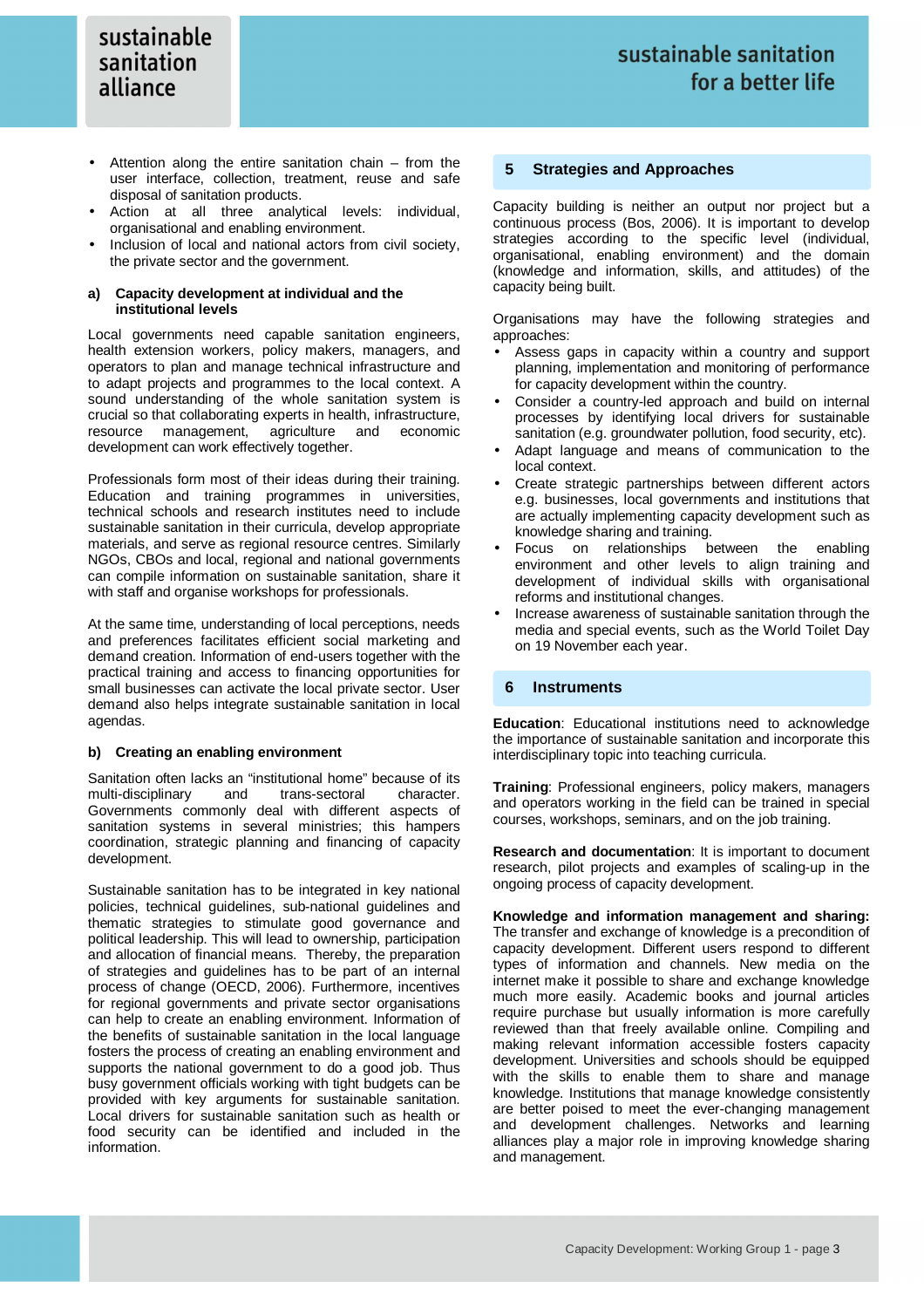

Figure 3: Knowledge management is the continuous process of generating new knowledge or repackaging old knowledge; of creating a knowledge base; of knowledge adaptation; and of knowledge transfer (source: Cap-Net, 2004).

#### **Box 1: Knowledge management nodes funded by SEI**

In 2006 the Swedish Development Cooperation (SIDA) and the Stockholm Environment Institute (SEI) launched Phase 2 of their EcoSanRes Programme (2006-2011). The main intention of the initiative was to promote pro-poor sustainable sanitation through capacity building and knowledge management. The programme therefore facilitated the establishment and development of "nodes of expertise" ("knowledge nodes") that have conducted regional projects dealing with awareness raising, training, policy and regulation reform, R&D, testing and development, demonstration and social marketing. The programme has established eight knowledge nodes; one in the Philippines, China, Nepal, Southern Africa, Uganda, Burkina Faso, Central America and Bolivia. The nodes have been hosted by renowned research and knowledge management institutions and set the programme content and priorities for their respective regions individually. The knowledge dissemination and capacity development activities in the knowledge nodes have so far resulted in national policy changes in the Philippines, Honduras, El Salvador, Bolivia and Uganda and at a regional policy level the Manila Declaration was initiated. Although the funding for the nodes only lasted for about two years and stopped in mid 2011, SEI is still collaborating with all nodes and is planning to continue to support the node structure. Also, the nodes have brought and continue to bring financing and capacity to their hosts.

Further information: www.ecosanres.org

#### **7 SuSanA partners in capacity building**

Conventional capacity building and North-South knowledge transfer have proven inadequate for scaling up sanitation innovation. A number of SuSanA partners, however, have acted strategically and pioneered a variety of promising approaches. The list of examples that follows is not

complete. A similar list, which is continuously updated, is available on the SuSanA website: www.susana.org. The SuSanA secretariat welcomes corrections or additions to this list (info@susana.org or susana@giz.de).

#### **a) Reference centres and knowledge nodes**

**Water Research Commission** (**WRC)**, (www.wrc.org.za/ Pages/KnowledgeHub.aspx): South African knowledge hub offers research reports, technical and policy briefs, and magazine articles on water resource management, including agricultural water use, drinking water, wastewater, and water for mining, and sanitation. Formerly hosted the SADC Node for Sustainable Sanitation (SAKNSS) (www.afrisan.org); which offered learning events and study visits, a stakeholder database, case studies and publishes regional Sanitation Matters magazine.

Contact: Ditshego Magoro (ditshegom@win-sa.org.za)

**African Regional Centre for Water and Sanitation (CREPA)**, (www.reseaucrepa.org): Intergovernmental organisation with 18 member states in West and Central Africa; training courses and practical experience in various technologies and reuse.

Contact: reseaucrepa@reseaucrepa.org)

**NETWAS,** (www.netwas.org): Hosts former Ugandan knowledge node; organises training and field demonstration of ecological sanitation (ecosan) installations; has influenced national sanitation strategy.

Contact: Cate Nimanya (netwasuganda@gmail.com)

**ENPHO (Environment and Public Health Organization**) (www.enpho.org/resource-center.html): Resource centre in Nepal; collects, stores and disseminates information for education and advocacy on the environment and public health; offers consultancy services.

Contact: Bushan Tuladhar (bushan.tuladhar@gmail.org)

**Centre for Advanced Philippines Studies** (**CAPS)**, (www.caps.ph): Knowledge node of SIDA-founded EcoSanRes programme; secretariat of the Academic Consortium for Sustainable Sanitation (ACSuSan); offers formal and non-formal courses; has physical library and web database.

Contact: Dan Lapid (danlapid@caps.ph)

**Asociación Centro Ejecutor de Proyectos Económicos y de Salud** (**ACEPESA)**, (www.acepesa.org): One of the first established knowledge nodes for Central America; based in Costa Rica; supports implementation of integral solid waste management systems based on models of communal microenterprises; offers online courses.

Contact: Victoria Rudin (vrudin@acepesa.org)

**Regional Water and Sanitation Network of Central America** (**RRASCA**) and the National Water and Sanitation Networks of El Salvador, Guatemala, Honduras and Nicaragua; have contributed to national guidelines for sustainable sanitation and to streamlining of gender equity in projects; helped introduce sustainability criteria in water and sanitation development plans in Honduras and Nicaragua. Contact: Gloria de Avila (gavila.rases@gmail.com)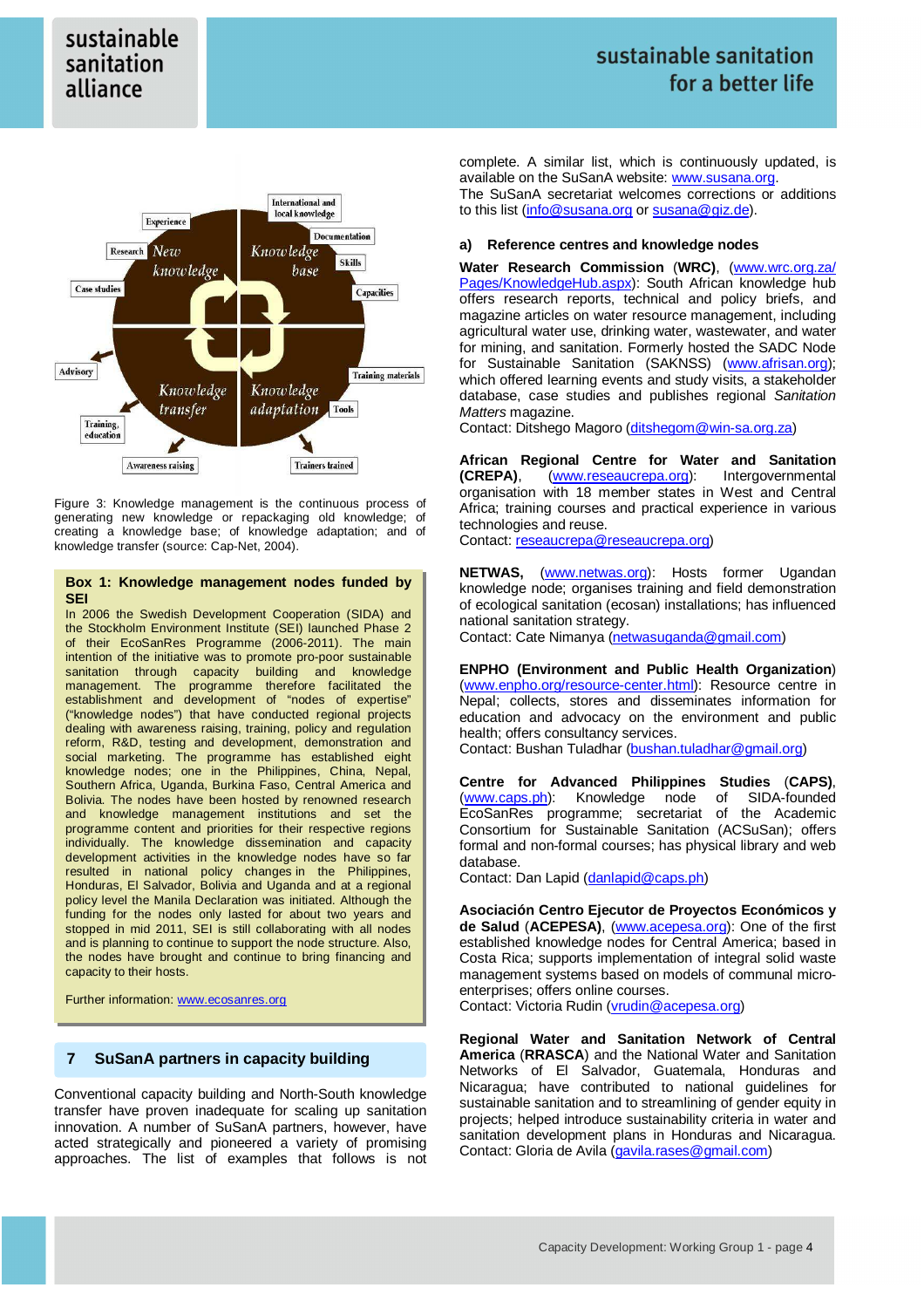**Netherlands Development Organization** (**SNV**): La Paz office hosts Bolivia knowledge node directed by the national sanitation collaboration platform for local, regional, and national government entities (DINESBVI, national government sites.google.com/site/dinesbvibolivia/); recently contributed to national guidelines on ecological sanitation and gender equality in water and sanitation; introduced ecological sanitation into the university curriculum; supports eight demonstration projects.

Contact: Eduardo Quiroz (equiroz@snvbo.org)

#### **b) Research institutions or degrees at universities**

**Xavier University (XU) Sustainable Sanitation (SUSAN) Center**; in the Philippines, (www.susancenter.xu.edu.ph): Targets local governments, NGOs, practitioners and academia; research, training, and consultancy services for Southeast and South Asia. Sustainable sanitation is part of engineering curricula; research agendas and includes the use of urine as fertiliser, public health implications of dry sanitation and treatment methods including terra preta sanitation. Also offers training modules, based on the Sustainable Sanitation and Water Management (SSWM) Toolbox; courses in agricultural reuse of urine and faeces; low-cost dry toilet construction; development of urban sustainable sanitation plans; awareness raising and behaviour change strategies; and terra preta sanitation. Contact: Annaliza Miso (annamiso1980@googlemail.com)

**University of Science and Technology in Beijing**, China, (www.en.ustb.edu.cn): Offers MSc in Environmental Sanitation; established the Centre for Sustainable and Ecological Sanitation (www.susanchina.cn) for PhD and Master students. Jointly hosts the China Node for Sustainable Sanitation (CNSS) together with the Clean Water Alliance.

Contact: Prof. Li Zifu (zifulee@yahoo.com.cn)

**National Agricultural University in Peru,** (www.agricolaunalm.edu.pe): Diploma course in "Department of Land Management and Sustainable Development" for sanitation and health professionals. Contact: Rosa Miglin (rmiglio@lamolina.edu.pe)

**CINARA:** Research and development institution based at the Faculty of Engineering at Universidad del Valle in Colombia, (cinara.univalle.edu.co); recognized throughout Latin America in the water supply and environmental sanitation sector. Formerly hosted the Columbian knowledge management node.

Contact: (cinarauv@correounivalle.edu.co)

**UNESCO-IHE Institute for Water Education** (Delft, The Netherlands), (www.unesco-ihe.org): Annual online ecosan course for mid-career professionals from developing countries; addresses ecosan topics in engineering, architecture, planning, financing, and health; scholarships available through the Bill and Melinda Gates Foundation. An MSc degree in Sanitary Engineering and an additional online course in Faecal Sludge Management with the taught part completely carried out through online courses. An additional online course in Faecal Sludge Management are planned to be introduced in the near future.

Contact: Mariska Ronteltap, (m.ronteltap@unesco-ihe.org)

**Sandec** - **the Department of Water and Sanitation in Developing Countries at Eawag:** Internationally recognised competence centre with 30 years research in low- and middle-income countries; develops concepts and technologies using Eawag's multidisciplinary knowledge; main activities are applied research, teaching and training, and knowledge management; conducts courses at universities in Europe and the global South (e.g. 2iE in Burkina Faso, Makerere University in Uganda and AIT in Thailand); offers downloadable training tools also available on CD-Rom: (www.sandec.ch).

**The Norwegian University of Life Sciences (UMB)** is converting sanitary systems on the campus to source separating/recycling systems; offers a joint MSc programme in "Sustainable water and sanitation, health and development" together wth the **Tribhuvan University** in Nepal and **COMSATS University** in Pakistan; prepares a web based course: "Introduction to sustainable water and sanitation" (ready in August 2012). To apply see: www.umb.no/study-options for Norway; www.ioe.edu.np for Nepal and www.comsats.edu.pk for Pakistan. Contact UMB: Prof. Petter D. Jenssen, (petter.jenssen@umb.no)

**Tampere University of Technology** (TUT), (www.tut.fi/en): Organises International Dry Toilet Conference every three years with Tampere University of Applied Sciences, the University of Tampere and Global Dry Toilet Organisation of Finland; offers an annual online course about sustainable sanitation with selected lectures from pre-conference workshops.

Contact: Tuula Tuhkanen (tuula.tuhkanen@tut.fi)

**Vienna University of Natural Resources and Life Sciences (BOKU), Centre of Development Research (CDR)** (www.boku.ac.at): Multidisciplinary network of scientists from various BOKU departments; conducts applied research and training in sustainable natural resource management; collaborates with partners in Africa, Asia and Latin America.

**Kristianstad University in Sweden,**<br>
(www.hkr.se/templates/Programme 5898.aspx): One (www.hkr.se/templates/Programme 5898.aspx): One year MSc in Sustainable Water Management; explores sustainable alternatives to flush-and-discharge approaches, decentralisation, nutrient recycling, and biogas production. Contact: Lena Vought (lena.vought@hkr.se)

**Linköping University, Swedish Institute of Infectious Disease Control, and Swedish University of Agricultural Sciences** have developed the sourcebook "Sustainable Sanitation for the 21st Century" (http://www.sustainablesanitation.info): Intended for university training programmes for lecturers' use as well as for self-study; provides powerpoints commented in attached pdf files which can be combined with the trainer's own material.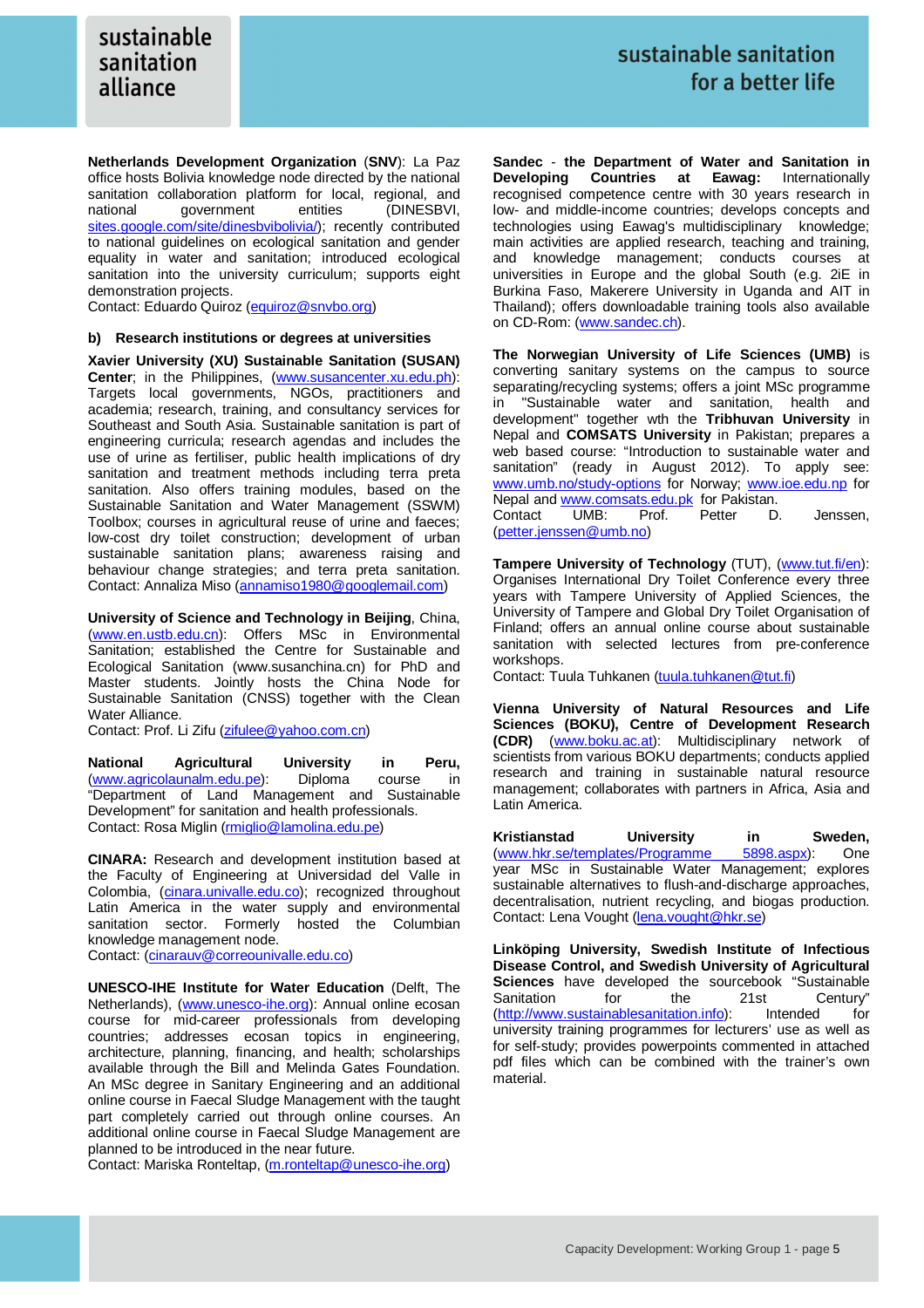## sustainable sanitation for a better life



Figure 4: Participants of SSWM Experts Training Course at the CHRDU Training Centre in Nagarkot, Bhaktapur, Nepal in 2010 interacting in group work (source: seecon GmbH).

#### **c) Training courses for professionals**

**Sarar Transformación SC,** (www.sarar-t.org): Multidisciplinary Mexico-based consulting group; supports organisations in the region in sustainable sanitation; influences policy dialogue through strategic alliances with governmental organisations; offers regular training courses in sustainable development and participatory approaches. Contact: Ron Sawyer (rsawyer@sarar-t.org)

**Sustainable Sanitation and Water Management (SSWM)** 

Toolbox, (www.sswm.info): Open-source and qualityapproved online capacity building tools that link up water management, sanitation and agriculture at the local level; can be used as teaching support as well as self-learning tool; designed as process and planning tool for planners; implementation tool for NGOs and practitioners; resource for leaders and decision makers; or learning tool for students; offers guided exercises to assess local problems, factsheets on hardware (technical solutions) and software (behavioural change), and project planning and implementation tools; includes supplementary readings, links, a library, glossary, ready-made PowerPoint and "trainthe-trainers" materials; developed with support of SuSanA partners (www.sswm.info/content/partners) under the aegis of seecon.

Contact: (sswm@seecon.ch)

seecon International, (www.seecon.ch): Offers courses and training in sustainable sanitation and water<br>management based on the **SSWM** Toolbox management based on (www.sswm.info) acts globally; the portfolio includes basic to expert courses, hands-on training and training of trainers; innovative participatory learning in partnership with international and regional organisations. Contact: (sswm@seecon.ch)

**Linköping University, Swedish Institute of Infectious Disease Control, and Swedish University of Agricultural Sciences** (see previous Section b.).

**Ecosan Services Foundation,** (www.ecosanservices.org): Based in Pune, India; provides training activities based on the Sustainable Sanitation and Water Management (SSWM) Toolbox; open source knowledge provider that works with a pool of private sector experts, NGOs, and research organisations; immense experience in developing urban sustainable sanitation plans; offers consulting services, including design of decentralised wastewater treatment systems.

Contact: (sreevidya.satish@ecosanservices.org)



Figure 5: Hands-on training in secondary composting at SIDA's International Training Programme in 2005 (source: SEI).

For further information on training courses see this SuSanA webpage (www.susana.org). For course materials from various courses see: www.susana.org/lang-en/conferenceand-training-materials/materials-of-trainings.

#### **d) Web-based libraries and Open Source Publications**

**SuSanA Library,** (http://www.susana.org/lang-en/library): Has a large collection of materials on sustainable sanitation; SuSanA also provides a DVD with a large portion of library contents to those with slow internet connections. Contact: (info@susana.org or susana@giz.de)

The **Sustainable Sanitation and Water Management (SSWM) Toolbox,** (www.sswm.info): Gives an overview of approaches and technologies in the water management and sustainable sanitation sector including both planning and implementation.

Contact: (sswm@seecon.ch)

**International Water and Sanitation Centre** (IRC), (www.irc.nl): Independent non-profit organisation based in the Netherlands that conducts research in areas where existing information is insufficient; works collaboratively with partners on literature reviews, advocacy meetings, publications and information sharing workshops, documents 40 years of sector progress, analysis and tools; provides direct access to ever-increasing number of documents; the database also contains externally-produced documents on sanitation at (www.irc.nl/page/116). Sanitation searches at online library: (www.washdoc.info/page/53887).

**Water, Engineering and Development Centre** (WEDC), (www.wedc.lboro.ac.uk/knowledge/know.html): Knowledge base maintained by Loughborough University, United Kingdom. Database of WEDC's own and other selected publications; available for registered users to download free of charge are WEDC's own resources, including 150 books, over 1700 conference papers and other key documents in pdf format.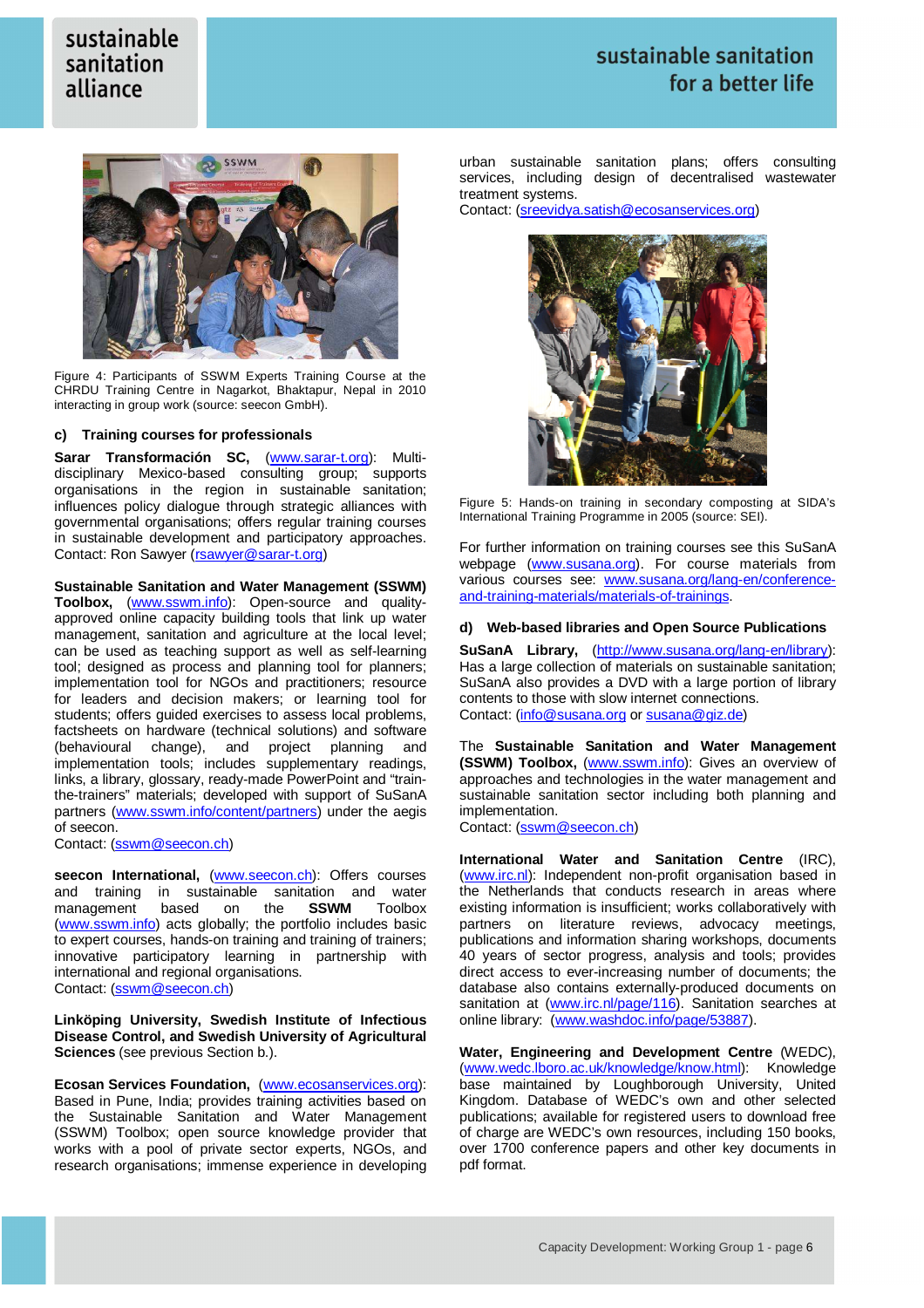Other Online Resources:

- www.giz.de/ecosan (with quarterly electronic newsletter in English and French)
- www.ecosanres.org
- www.sustainablesanitation.info/meny.html
- www.library.eawag-empa.ch and
- http://www.eawag.ch/forschung/sandec/training\_tool/ www.akvo.org and www.akvopedia.org/
- www.cap-net.org
- www.gwptoolbox.org
- www.grassrootswiki.org
- www.iwawaterwiki.org
- www.practicalaction.org/practicalanswers/
- www.genderandwater.org
- www.ecosan.at
- **e) E-mail discussion group, online forums, blogs, and newsletters**

**SuSanA Forum** (www.forum.susana.org): Open discussion platform launched by the Sustainable Sanitation Alliance in July 2011; all postings are readable by everyone and searchable by search engines like Google; participants can create new topics, post queries, users may subscribe to receive email alerts.



Figure 6: Participants at the  $13<sup>th</sup>$  SuSanA meeting in Kigali in July 2011 (source: SuSanA).

**EcoSanRes email discussion group:** Started by Stockholm Environment Institute (SEI) in 2001; registered members discuss technical questions, contacts, information on ongoing projects, funding opportunities and more (www.ecosanres.org/discussion\_group.htm). Join the 800 group via ecosanres (www.ecosanres.org/discussion\_group.htm) or directly via yahoo: tech.groups.yahoo.com/group/ecosanres/

**Sanitation Updates:** News feed jointly maintained by the International Water and Sanitation Centre (IRC) and USAID's WASHplus project; provides news, information and resources in support of the goal of sanitation for all (www.sanitationupdates.wordpress.com/).

**IRC E-Source:** WASH news and features in English, French and Spanish with an emphasis on rural and periurban areas in developing countries (www.source.irc.nl/).

Other web-based news and discussion:

- www.watersanitationhygiene.org (forum on water, sanitation and hygiene)
- www.assemblyonline.info (news service from Nigeria)

**f) Learning alliances, communities of practice and networks**

**Sustainable Sanitation Alliance** (**SuSanA)**, (www.susana.org): Informal network of partner organisations sharing a common vision on sustainable sanitation; has served since 2007 as a coordination platform, a work space, a sounding board, and a catalyst; contributes to policy dialogue, conferences and events. Offers for example an extensive online library, a case study collection, and a partial copy of website on DVD; available are a vision document, a joint road map and factsheets authored by eleven thematic working groups and a discussion forum. Contact: (info@susana.org or susana@giz.de)

**Global Community of Practice for Sanitation and Hygiene:** Initiative of the Water Supply and Sanitation Collaborative Council (WSSCC) launched in 2011 in response to sector demand for collaborative learning; global space for honest debate on sanitation and hygiene; platform for national-international and South-South exchange of successes, failures and lessons learned.

**Cap-Net** (Capacity Building for Sustainable Water Management), (www.capnet.org): UNDP programme that supports capacity development in water management towards achievement of the MDGs; global network made up of professional networks at country and regional levels and international partners; works with networks worldwide; seeks to expand reach, achieve on-the-ground impact and embed new knowledge into existing capacity building institutions. Contact: (nick.tandi@cap-net.org).

**Ecosanlac,** (www.ecosanlac.org): Regional Latin America network of professionals and academics interested in ecological sanitation. Shares news of learning opportunities and organises events and conferences.

Contacts: Paula Paulo (ppaulo.ufms@gmail.com) and Ricardo Franci (franci@npd.ufes.br)

#### **g) Video clips**

New forms of digital media distribution allow widespread access to quality educational material. Educational films on sustainable sanitation worldwide are available on the SuSanA website: (www.susana.org/lang-en/videos-andphotos/resource-material-video) or on Youtube: (www.youtube.com/user/susanavideos).

#### **8 References**

- Baser, H. and Morgan, P. (2008) Capacity, Change and Performance. Study Report. Discussion Paper, 59B). Maastricht: ECDPM. www.ecdpm.org/Web\_ECD PM/Web/Content/Download.nsf/0/200164BB4441F544C 1257474004CF904/\$FILE/05-59B-e-Study%20\_Report %2029%20may.pdf
- Bos, A. (2006) Capacity building in the water and sanitation sector at times of the MDGs. Discussion paper prepared for the Round Table Meeting organised by WaterLinks and PSO, January 2006, UNESCO-IHE, Delft, The Netherlands. www.pso.nl/en/content/capacity-buildingwater-and-sanitation-sector-times-mdgs